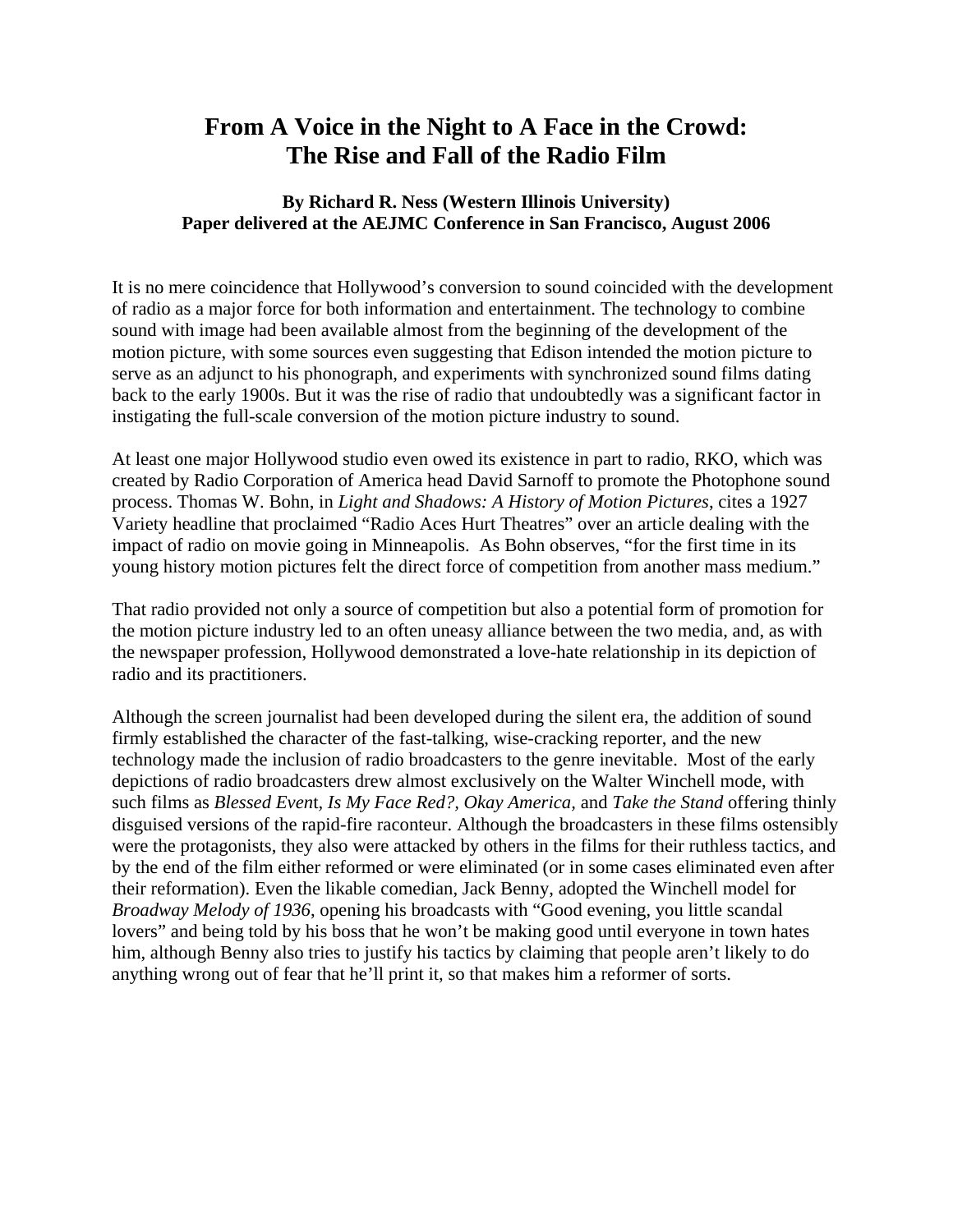Indicative of Hollywood's love-hate attitude toward the radio broadcaster is the depiction of the title character in the 1936 film *Here Comes Carter*, a public relations man for a film studio who takes over as a radio commentator and soon develops the policy that the stars he attacks are puppets rather than people and "When I antagonize 'em they stay antagonized." Although Carter is chastised by his girlfriend for his ruthless methods, his soft spot is shown when he secretly arranges a singing audition for her. Despite the attacks on his tactics, Carter ultimately is able to expose a gang of crooks and apologizes on the air to all of the honest people in Hollywood, presumably a concession from the industry not to bite too heavily the hand that fed it.

Variety summed up the ambiguous image of the screen broadcaster in its review of *Okay, America*, noting "under Hollywood influence…the Winchell type of columnist is a hybrid, at times a cross between a Rover Boy and Deadshot Dick who always gets his man or, when the situation warrants, a rascal who stops at nothing to tear reputations to shreds," a description that might have applied equally to the depictions of newspaper reporters at the time.

While these early broadcasters usually did double duty as newspaper columnists, many films of the 1930s placed radio reporters in opposition to their print media brethren. Even the columnist/broadcaster of *Okay America* is taken to task by his boss at the newspaper for spreading scandal and not upholding the integrity of the paper. Typical of the animosity between print and broadcast reporters is the 1937 film *Behind the Headlines*, in which the rivalry between radio man Eddie Haines (Lee Tracy) and newspaperwoman Mary Bradley (Diana Gibson) is both professional and personal. Although Haines insists that "Radio and newspapers have always worked side by side to get the news to the public. We don't really compete with 'em," the contempt the print reporters feel for him is evident in the opening scene as Bradley and her colleagues join forces to strip Haines of his microphone while covering a meeting at the D.A.'s office, unaware that Haines has anticipated the move and already has a second microphone concealed in the office. The newspapers eventually find a more direct way to force Haines off the air by threatening to stop running ads for radio programs unless he is fired, but the two media have to join forces to rescue Bradley when she is kidnapped by thieves plotting to steal a gold shipment and broadcasts their position using a portable transmitter she stole from Haines earlier.

Within a few years the increasing ownership of radio stations by newspaper conglomerates was making the conflict between print and broadcast media irrelevant. In the 1939 film *Sued for Libel*, for example, the radio station for which the hero works is owned by a local newspaper and runs dramatizations of its news stories, apparently having no ethical concerns over this blurring of the distinction between straight news reporting and recreations. Although an element of professional rivalry surfaces early in the film when a female reporter for another paper gives the hero the wrong verdict in a trial, which he proceeds to broadcast, the two journalists eventually join forces to trap a killer.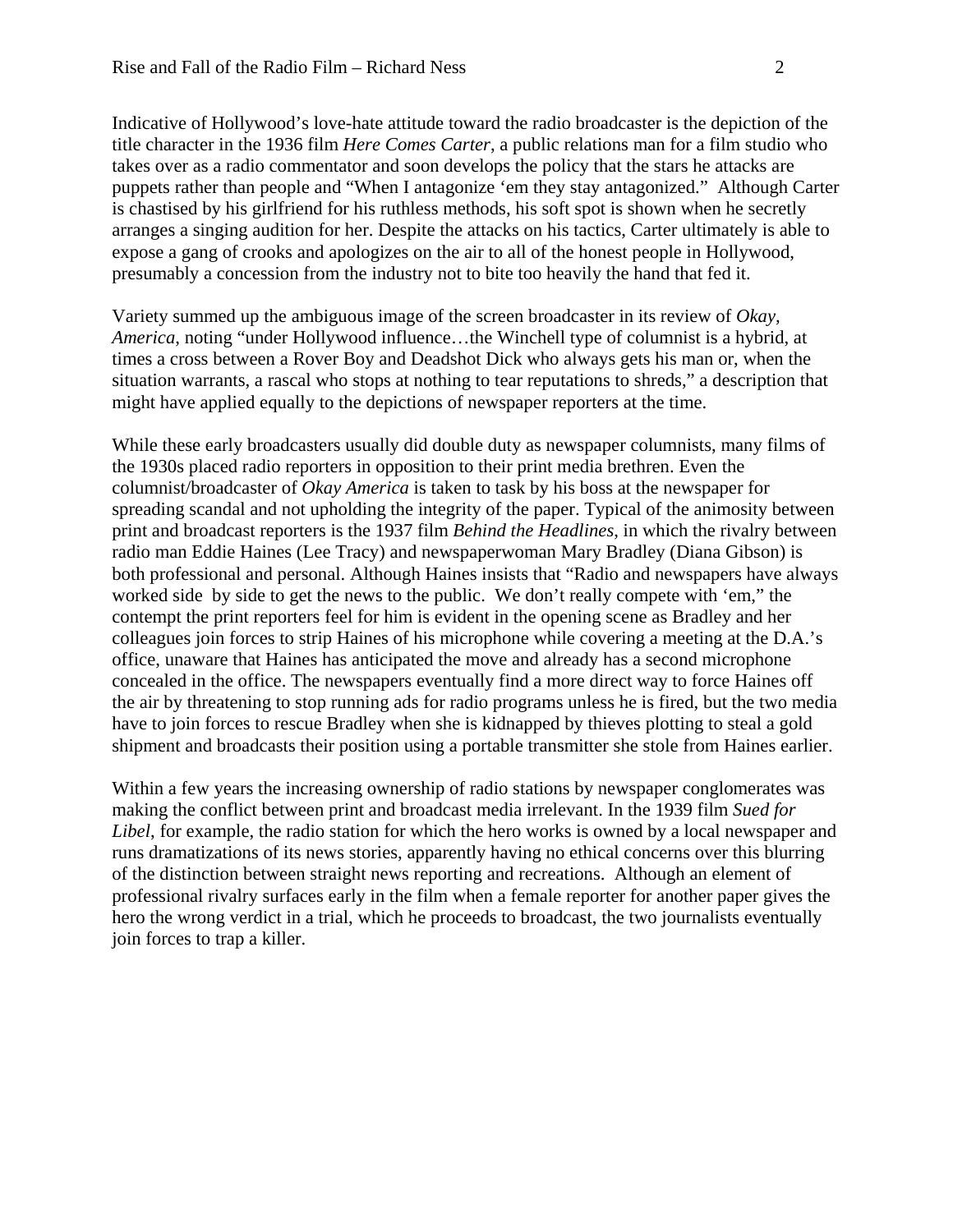This new spirit of cooperation across media is to some degree a reflection of Hollywood's own growing alliance with radio, as it began to recognize the medium's potential as a source of both promotion and personnel. In addition to personalities making the transition from the golden mike to the silver screen and popular radio programs being adapted for feature films, radio provided studios with an opportunity to present short dramatizations of current films that would build up audience interest. Even the much caricatured Winchell was cashing in on his established image by the mid 1930s and appearing as himself in films.

Yet, the increasing corporate ownership of broadcast media also became a concern for Hollywood, and their strongest indictments of radio were aimed not at individual broadcasters but at station and network owners. As early as 1931, the film *Scareheads* presented an image of a corrupt radio station owner who is exposed by the use of a concealed microphone broadcasting his conversation with a crooked politician. The ambivalence felt toward the competing medium is demonstrated in the 1936 Warner Brothers production *Two Against the World* (a.k.a. *One Fatal Hour*), which transposed the newspaper setting from *Five Star Final* rather effortlessly to a radio station. The villain of the film is not station manager Sherry Scott (Humphrey Bogart), but owner Bertram Reynolds (Robert Middlemas), who describes his organization as "a great impersonal machine" and shows no remorse over the tragedy caused by his resurrection and exploitation of a twenty-year-old scandal. Some sense of balance is achieved in the film, however, not only by having Scott become the voice of conscience at the end of the film, but also by showing the Association of Broadcasters condemning Reynolds and other so-called "bootleg broadcasters" as "a real menace to honest broadcasting and acknowledging the power of the FCC to control such activities.

Perhaps the most negative portrayal of a media baron is provided by the character of D. B. Norton (Edward Arnold) in Frank Capra's *Meet John Doe* (1940). Norton is introduced in a scene showing him commanding his motorcycle troops that is clearly designed to suggest Hitler and his S.S. corps and he uses his media outlets to manipulate the masses to achieve his own political ambitions. Capra's film again sends a mixed message about the medium, presenting radio as a potentially positive force in uniting people for positive social changes, but also as a dangerous tool when ownership of the airwaves is concentrated in the hands of only a few individuals.

Norton's use of radio to distort and manipulate indicates Hollywood's distrust of the media and the potential it has to be abused. Long before Orson Welles' famous Invasion from Mars broadcast demonstrated the enormous persuasive potential of broadcast media to mislead the public, the film industry already was calling into question the truthfulness of what was being presented over the airwaves. In the early radio films this usually was done for comedic purposes, such as Lee Tracy in *Blessed Event* adopting a fake accent while interviewing a member of the Spanish Army, the presentation of a radio star billed as "the Purity Girl" who in real life is anything but in *Professional Sweetheart*, or broadcaster Ronald Reagan (whose boss has told him, either ironically or prophetically, depending on your point of view, not to get involved with politics) in *Love is on the Air* putting a pencil in his mouth to distort his voice so he can serve as his own announcer.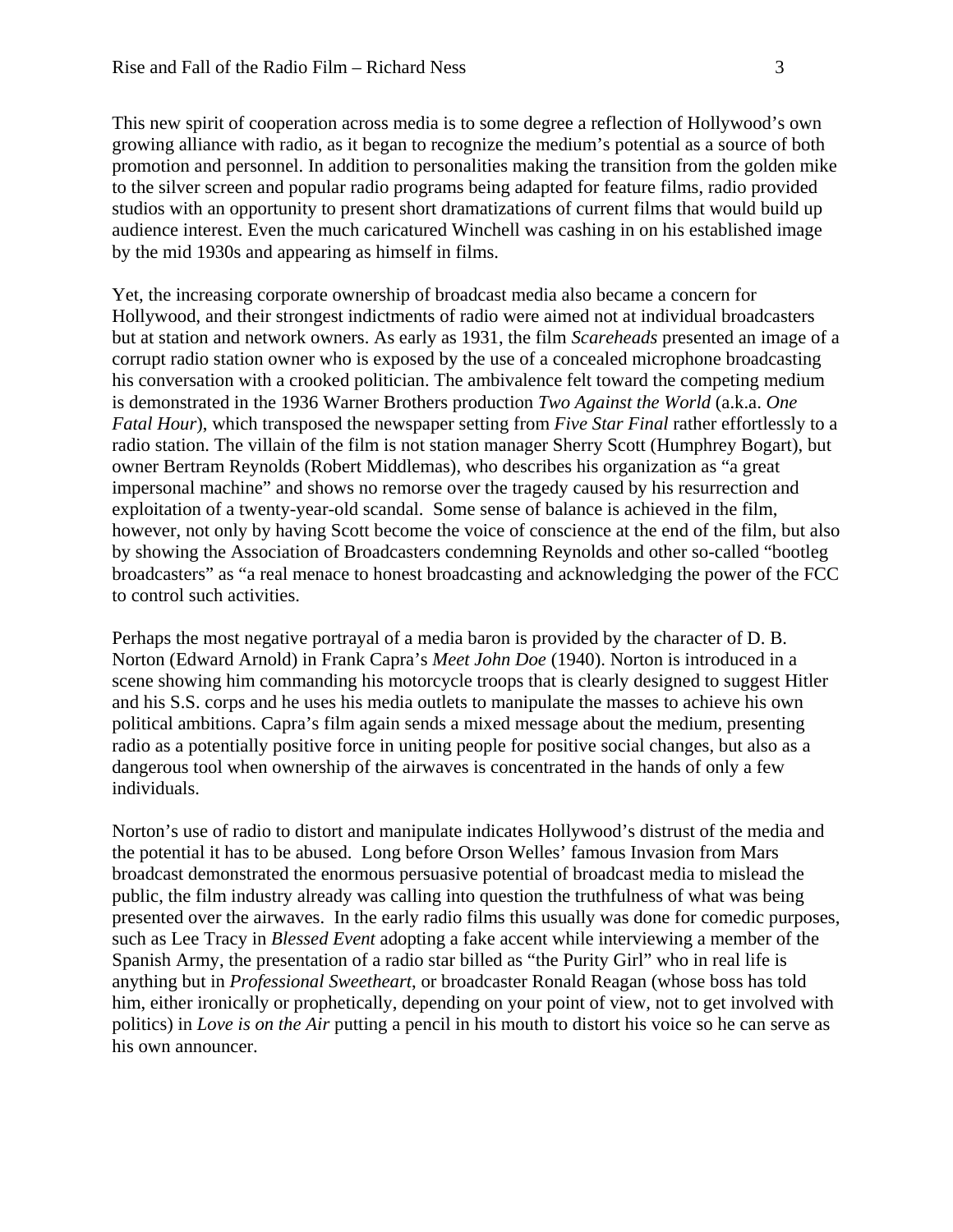But these concerns became more serious in later films, particularly during World War II, when distorting of news and information over the airwaves became an issue of national security (as evidenced by *Stand By All Networks*, in which foreign agents air a false broadcast using the hero's voice after Pearl Harbor to try to persuade American citizens to distrust their government).

With the advent of World War II, Hollywood presented a more positive image of radio, in keeping with its role as morale booster. Broadcasting was seen as performing a vital role in keeping citizens informed, and the enemies were no longer scandal-seeking commentators and megalomaniacal media barons, but foreign agents who sought to censor American journalists or broadcast false propaganda. Even before the U.S. entered the war this new heroism emerged in the climax of Alfred Hitchcock's *Foreign Correspondent*, in which the protagonist foregoes his newspaper work to take to the airwaves as the bombs are falling on London and makes an impassioned plea for America to join in the conflict. Within a few years, he would be joined by the heroes and/or heroines of such works as *Berlin Correspondent, Foreign Agent, Stand By All Networks* and *Little Tokyo, U.S.A.*

 The figure of the heroic radio broadcaster largely disappeared from the screen following the war, although occasional attempts were made to carry the image over to the Cold War, as in *Assignment Paris* (1952) in which broadcaster Jimmy Race (Dana Andrews) is able to get messages out of Communist Hungary by coding them as seemingly innocuous phrases. In another acknowledgement of the dangers of being able to manipulate the medium, though, he is captured and his words re-edited for a broadcast that makes it sound as though he is confessing to being a government spy. Such roles were rare, however, as radio reporters were replaced by representatives of a more current threat to the film industry, television.

Concerns over the potential for manipulation of radio and the dangers of corporate ownership resurface in two of the last films to provide a serious consideration of the medium. In *The Great Man* (1956), reporter Joe Harris (Jose Ferrer) tries to maintain his integrity while preparing a tribute to a popular radio comedian who has died, despite the desire of upper management to present a whitewashed image of the deceased. Manipulation of the media becomes an issue throughout the film, as Harris discovers that the Great Man of the title faked one of his most famous broadcasts involving an alleged live remote from the front during the war, and Harris himself later re-edits the rather indifferent interviews he got from visitors at the dead man's memorial service to make them sound like heartfelt tributes. The film was followed the next year by *A Face in the Crowd*, which is also the title used by reporter Marcia Jeffries (Patricia Neal) for her radio show. One of the faces she finds is the seemingly folksy and benign, Lonesome Rhodes (Andy Griffith) but as his popularity as a radio personality increases so do his ambitions, particularly once he begins to realize the power the medium allows him to exert over his audience. As if to signal the end of the era of radio films, Rhodes finds his greatest power when he makes the transition to television, and it becomes evident that the dangers Hollywood identified in the earlier medium will become even more pronounced in this new industry.